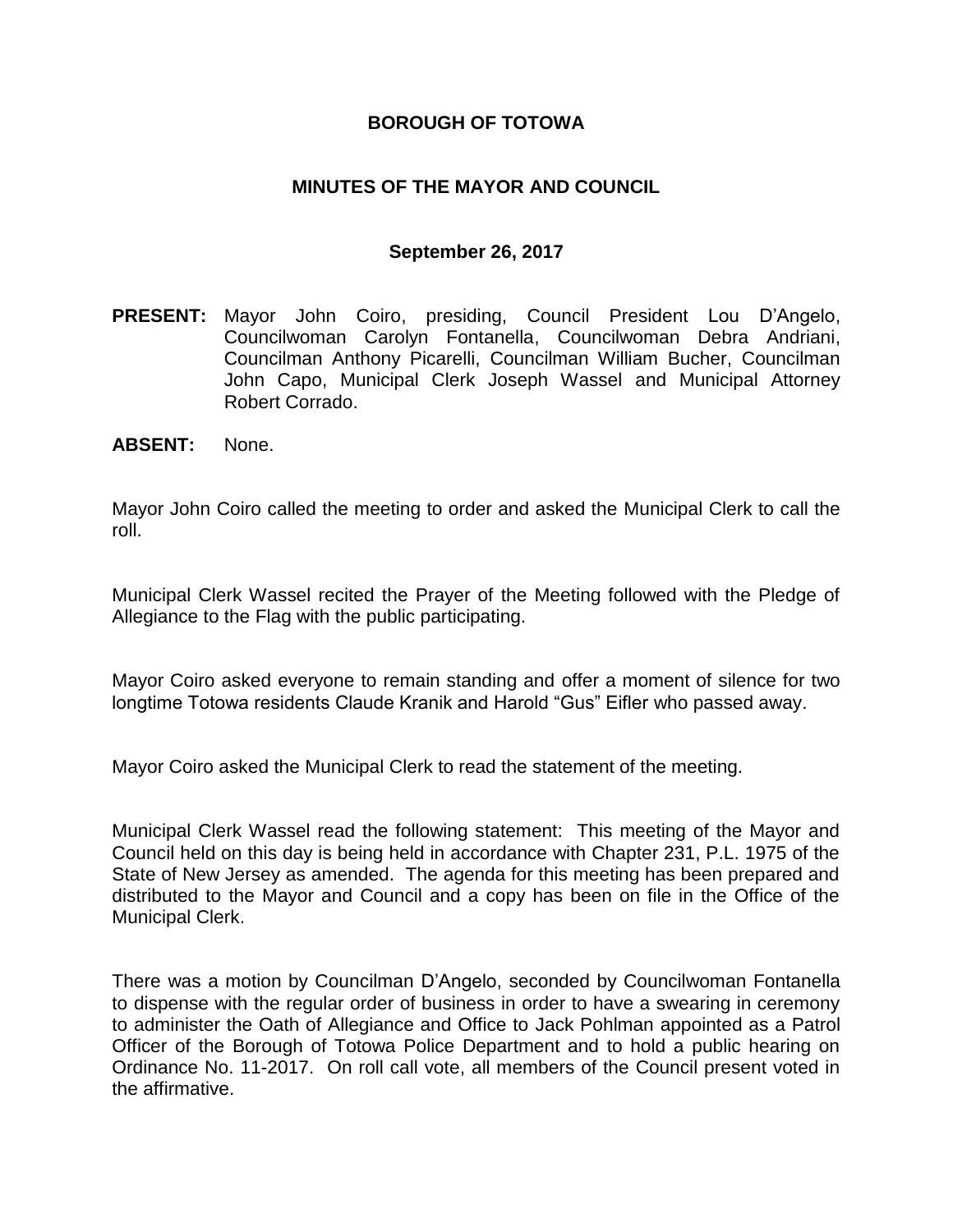Mayor John Coiro asked Jack Pohlman to approach the dais to take the Oath of Allegiance and Office for Patrol Officer. Mayor Coiro also asked Council President Lou D'Angelo, Chairman of the Public Safety Committee and Police Chief Robert Coyle to join him.

Mayor Coiro stated that this is always a nice night and an honor for us when we appoint a new police officer and especially when we can bring another one of our own back home to the Borough after your time with the Clifton Police Department. We also know how proud your Dad is looking down on us right now and how happy he is that you are back home. Mayor Coiro said that we are very proud to have him join our police department.

Mayor John Coiro administered the Oath of Allegiance and Office to Patrol Officer Jack Pohlman, with his mom Louise holding the Bible, his step-dad Dennis, step-mom Tina and brother Jake by his side.

Councilman D'Angelo welcomed Jack to the department and mentioned how he went to Church with your Dad and know how proud he is of you, then congratulated Jack and wished him well.

A badge symbolic to the rank of Patrol Officer was presented to Patrol Officer Jack Pohlman by Police Chief Robert Coyle.

Police Chief Coyle thanked the Mayor and Council, Borough Clerk Wassel, Borough Attorney Corrado and the administration for moving forward with this appointment of Patrol Officer. Chief Coyle also acknowledged how tough this is with the passing of his Dad Jack, but who is looking down and smiling tonight. Chief Coyle then proceeded to provide a little background information on Jack.

Patrol Officer Pohlman thanked Mayor Coiro and the Council for the opportunity to come home to the town that he loves and thanked his Mom, Step-Dad, Step-Mom and his Dad who is watching from above.

Congratulations were extended to Patrol Officer Pohlman by the rest of the Council, the Borough Clerk and Borough Attorney.

Minutes 09/26/2017 **Page 2**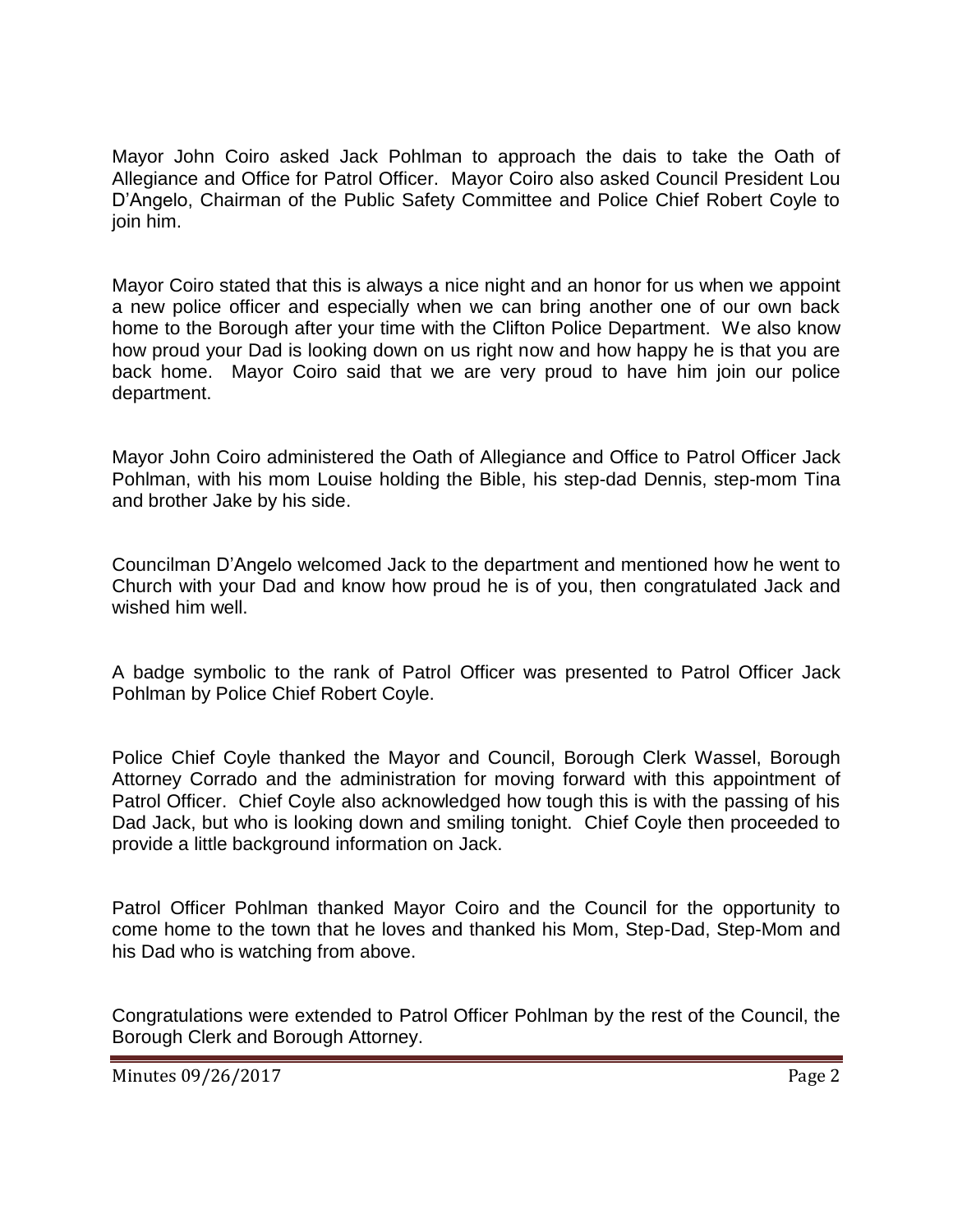Mayor Coiro called for a recess, so all in attendance could also offer their congratulations to our new Patrol Officer.

Municipal Clerk Wassel announced that Ordinance No. 11-2017 has been advertised for public hearing for Tuesday, September 26, 2017.

Municipal Clerk Wassel read the legal notice and the title of Ordinance No. 11-2017.

There was a motion by Councilman D'Angelo, seconded by Councilwoman Fontanella to open the public hearing. On roll call vote, all members of the Council present voted in the affirmative.

Mayor Coiro asked if any citizens wished to be heard on Ordinance No. 11-2017.

CITIZENS HEARD:

There were no citizens who wished to be heard.

There was a motion by Councilman D'Angelo, seconded by Councilwoman Fontanella to close the public hearing. On roll call vote, all members of the Council present voted in the affirmative.

Municipal Clerk Wassel read Ordinance No. 11-2017 by title:

## **ORDINANCE NO. 11-2017**

## **AN ORDINANCE TO AMEND THE CODE OF THE BOROUGH OF TOTOWA TO CREATE A NEW CHAPTER 66 ENTITLED "PARKING UTILITY"**

There was a motion by Councilman D'Angelo, seconded by Councilwoman Fontanella to adopt Ordinance No. 11-2017 on second and final reading. On roll call vote, all members of the Council present voted in the affirmative.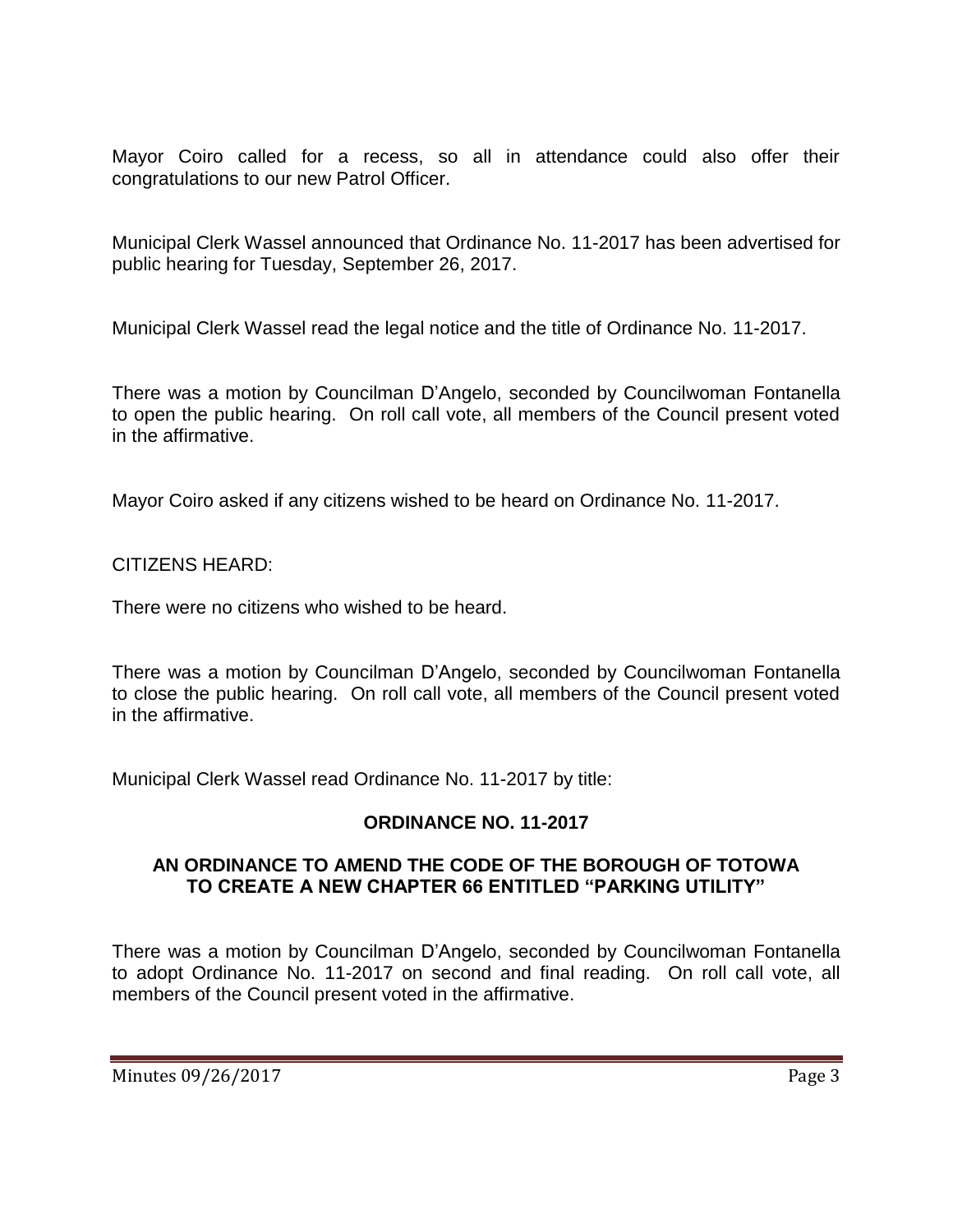There was a motion by Councilman D'Angelo, seconded by Councilwoman Fontanella to revert to the regular order of business. On roll call vote, all members of the Council present voted in the affirmative.

Mayor Coiro asked if any members of the Council, the Municipal Clerk or the Municipal Attorney wished to address the Council.

Councilwoman Andriani: 1) Wished Borough Attorney Robert Corrado an early Happy Birthday, which is tomorrow. 2) Said that she attended the exhibit of Mr. Lee's art work at the Library and if you can get there to see it, it's amazing.

Councilman Picarelli: Thanked PAL Football for having them at their bonfire and wished them all a good season.

#### CITIZENS HEARD:

There were no citizens who wished to be heard.

There was a motion by Councilman D'Angelo, seconded by Councilwoman Fontanella to approve the Minutes of the Mayor and Council for the meeting of September 12, 2017. On roll call vote, all members of the Council present voted in the affirmative.

COMMITTEE ON FINANCE:

There was a motion by Councilman Picarelli, seconded by Councilman D'Angelo to approve Resolution No. 2017-20 for the payment of bills. On roll call vote, all members of the Council present voted in the affirmative.

There was a motion by Councilman Picarelli, seconded by Councilman D'Angelo to adopt the following Resolution Authorizing Settlement Of The 2014 & 2015 Tax Appeals Entitled SAR Realty V. Borough Of Totowa. On roll call vote, all members of the Council present voted in the affirmative.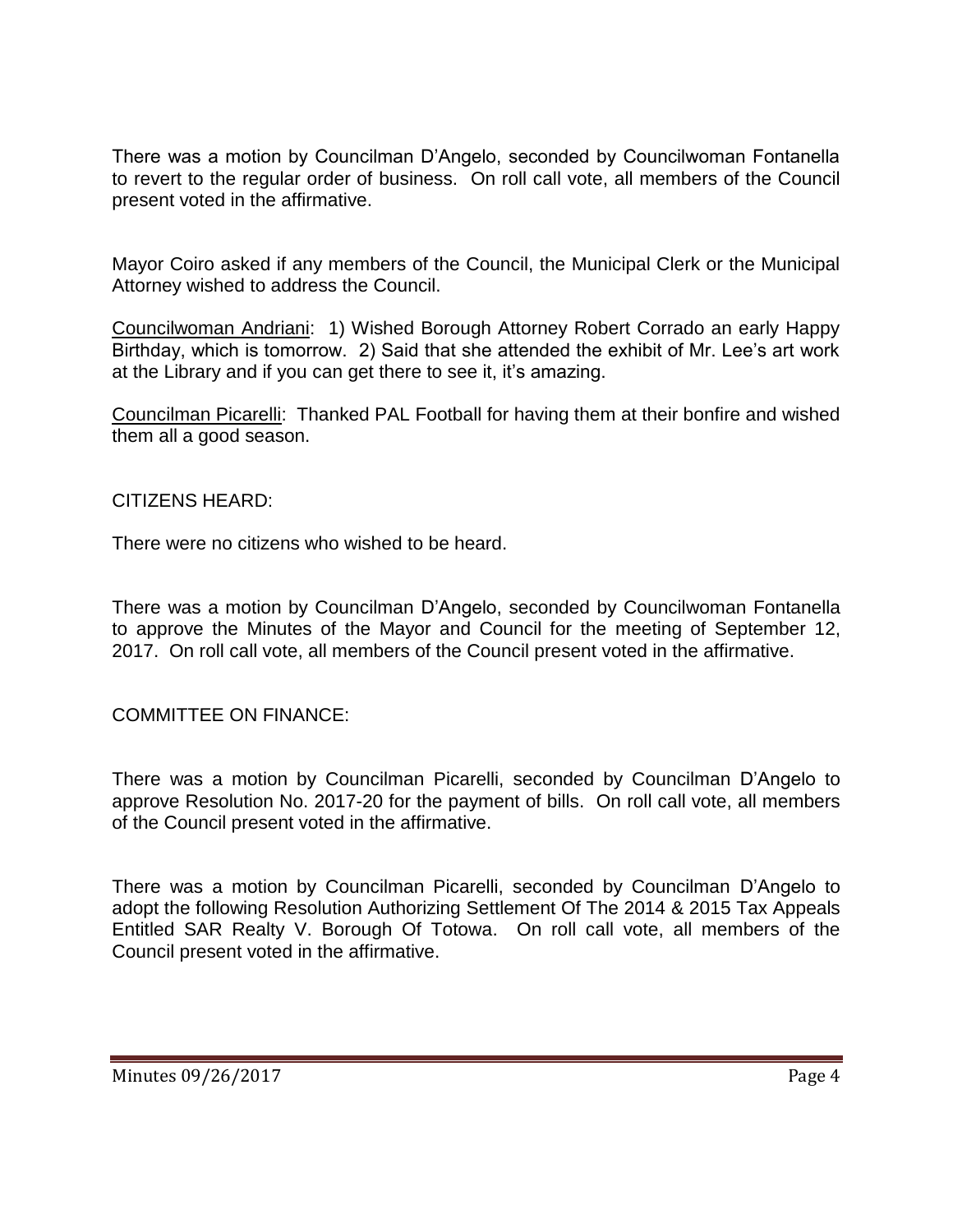# RESOLUTION NO. 104-2017

#### RESOLUTION AUTHORIZING SETTLEMENT OF THE 2014 & 2015 TAX APPEALS ENTITLED SAR REALTY V. BOROUGH OF TOTOWA

WHEREAS, appeals of the real property tax assessments for stated tax years; and

WHEREAS, each Block and Lot listed therein was assessed at the amount stated therein; and

WHEREAS, the proposed Stipulations of Settlement, copies of which are incorporated herein as if set forth at length, has been reviewed and recommended by the Borough Tax Assessor and Borough Tax Expert; and

WHEREAS, the settlement of these matters on the attached list are in the best interest of the Borough of Totowa.

NOW, THEREFORE, BE IT RESOLVED, by the Borough of Totowa, New Jersey, as follows:

- 1. The Borough's Tax Appeal Attorney, Raymond B. Reddin, Esq. is authorized to execute Stipulations of Settlement on behalf of the Borough of Totowa with respect to the tax appeals on the attached list which are currently pending in the Tax Court of New Jersey.
- 2. All municipal officials are hereby authorized to take whatever action may be necessary to implement the terms of this Resolution and authorizes the Special Tax Counsel to enter into the Stipulation of Settlement as provided by Taxpayer.

COMMITTEE ON PUBLIC SAFETY:

There was a motion by Councilman D'Angelo, seconded by Councilwoman Fontanella to approve a grade increase for Patrolman Sean Williams from Grade 4 to Grade 3. On roll call vote, all members of the Council present voted in the affirmative.

A letter from a Wayne resident thanking Sergeant James Eisele, and Patrol Officers Jeffrey Pasquariello, Brian Britting and Meagan Akins for their assistance after a motor vehicle accident on September 6, 2017 was received and filed with copies being placed in their personnel jackets.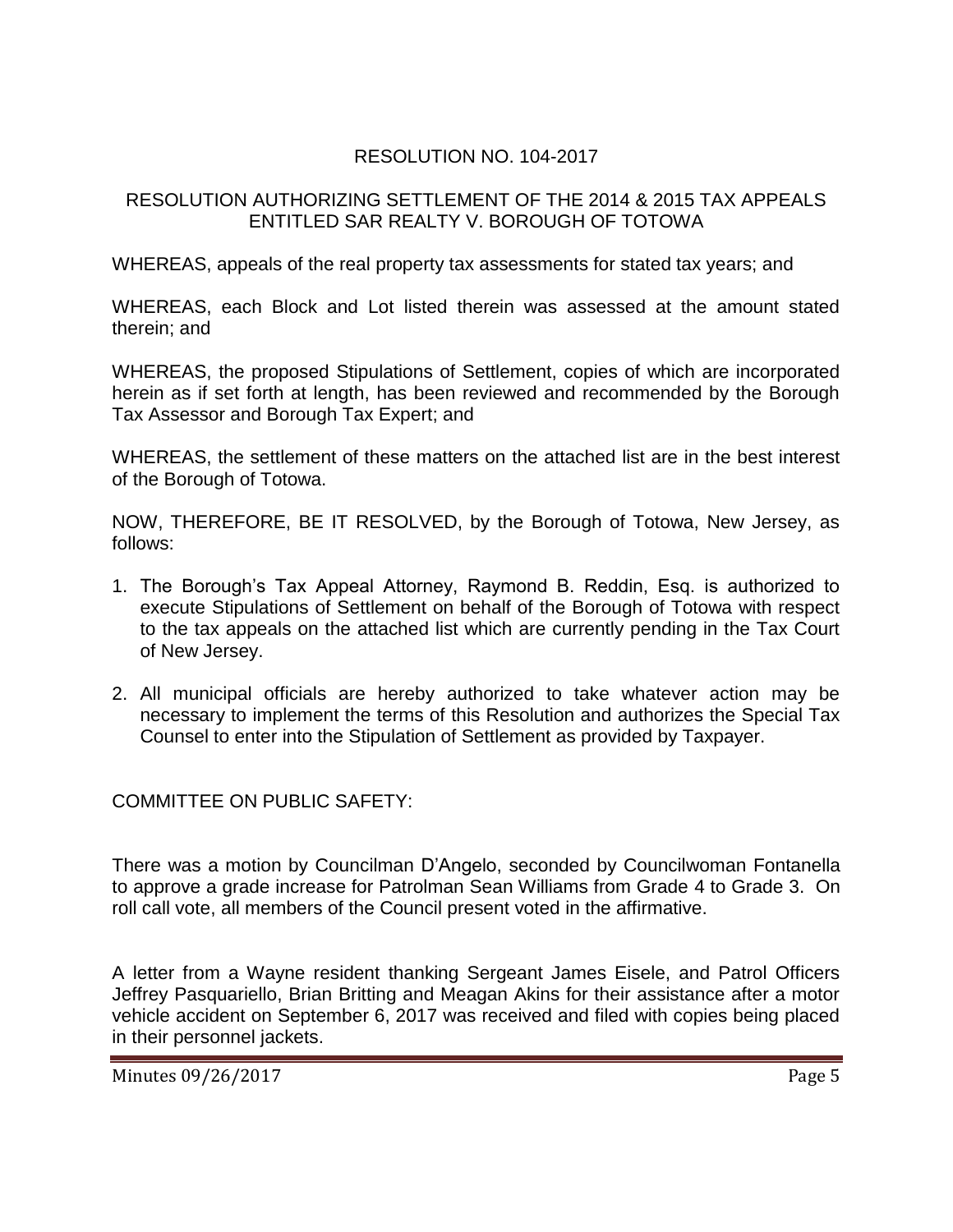A letter from Totowa resident Janet Cozzolino thanking Lieutenant Frank DeCeglie and Patrol Officers Brian Britting and Joseph Parlegreco for their kind help during an incident on September 16, 2017 was received and filed with copies being placed in their personnel jackets.

A letter was received from Lincoln Fire Company advising that they will be having the following fundraisers: Wine glass painting, October 7, 2017, 7:00 – 11:00 p.m. and Pancake Breakfast, October 22, 2017, 8:00 a.m. – 12:00 p.m. There was a motion by Councilman D'Angelo, seconded by Councilwoman Fontanella to grant permission. On roll call vote, all members of the Council present voted in the affirmative.

# COMMITTEE ON PUBLIC WORKS:

There was a motion by Councilman Bucher, seconded by Councilman Capo to adopt the following Resolution To Submit A Grant Application And Execute A Grant Agreement With The New Jersey Department Of Transportation For The 2018 Municipal Aid Application For The Winifred Drive and Adams Drive Improvement Project. On roll call vote, all members of the Council present voted in the affirmative.

## RESOLUTION NO. 105-2017

#### RESOLUTION TO SUBMIT A GRANT APPLICATION AND EXECUTE A GRANT AGREEMENT WITH THE NEW JERSEY DEPARTMENT OF TRANSPORTATION FOR THE 2018 MUNICIPAL AID APPLICATION FOR THE WINIFRED DRIVE AND ADAMS DRIVE IMPROVEMENT PROJECT

WHEREAS, the Borough of Totowa continues to develop projects that will improve access and maintenance on public roads; and

WHEREAS, the Borough of Totowa's Engineer has provided plans specifically designed to address and improve traffic flow/safety issues and maintenance on our roads; and

WHEREAS, the Borough of Totowa has submitted plans to the State of New Jersey, Department of Transportation for Municipal Aid in the past and will continue to do so in the future; and

WHEREAS, the Borough of Totowa has identified Winifred Drive and Adams Drive in desperate need of repair.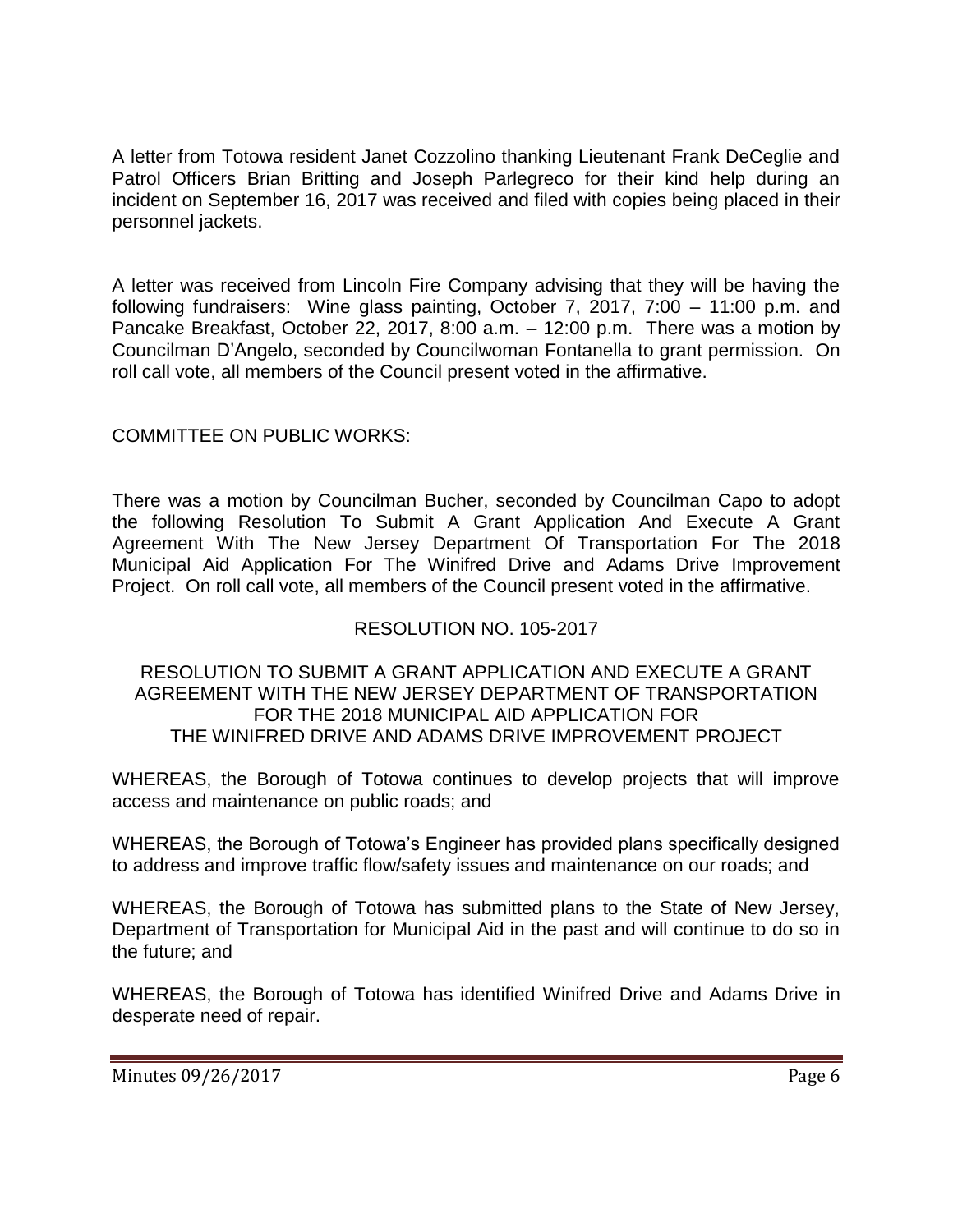NOW, THEREFORE, BE IT RESOLVED, that the Mayor and Council of the Borough of Totowa, in the County of Passaic, State of New Jersey formally approves the grant application for the Winifred Drive and Adams Drive Improvement Project.

BE IT FURTHER RESOLVED, that the Mayor and Municipal Clerk are hereby authorized to submit an electronic grant application identified as "MA-2018-Totowa Borough-Winifred Drive and Adams Drive Improvement Project-00327" to the New Jersey Department of Transportation on behalf of the Borough of Totowa.

BE IT FURTHER RESOLVED, that the Mayor and Municipal Clerk are hereby authorized to sign the grant agreement on behalf of the Borough of Totowa and that their signature constitutes acceptance of the terms and conditions of the grant agreement and approves the execution of the grant agreement.

There was a motion by Councilman Bucher, seconded by Councilman Capo to accept the following bids for the Hobart Place and Gordon Avenue – Final Phase Improvements. On roll call vote, all members of the Council present voted in the affirmative.

| Company                                                             | <b>Total Bid</b> |
|---------------------------------------------------------------------|------------------|
| Cifelli & Son General Contracting, Inc.<br>Nutley, New Jersey 07110 | \$204,321.00     |
| D&L Paving Contractor's, Inc.<br>Nutley, New Jersey 07110           | \$206,660.37     |

Upon the recommendation of the Committee, there was a motion by Councilman Bucher, seconded by Councilman Capo to adopt the following resolution to award the contract for the Hobart Place and Gordon Avenue – Final Phase Improvements. On roll call vote, all members of the Council present voted in the affirmative.

## RESOLUTION NO. 106-2017

## RESOLUTION AWARDING CONTRACT FOR HOBART PLACE AND GORDON AVENUE IMPROVEMENTS – FINAL PHASE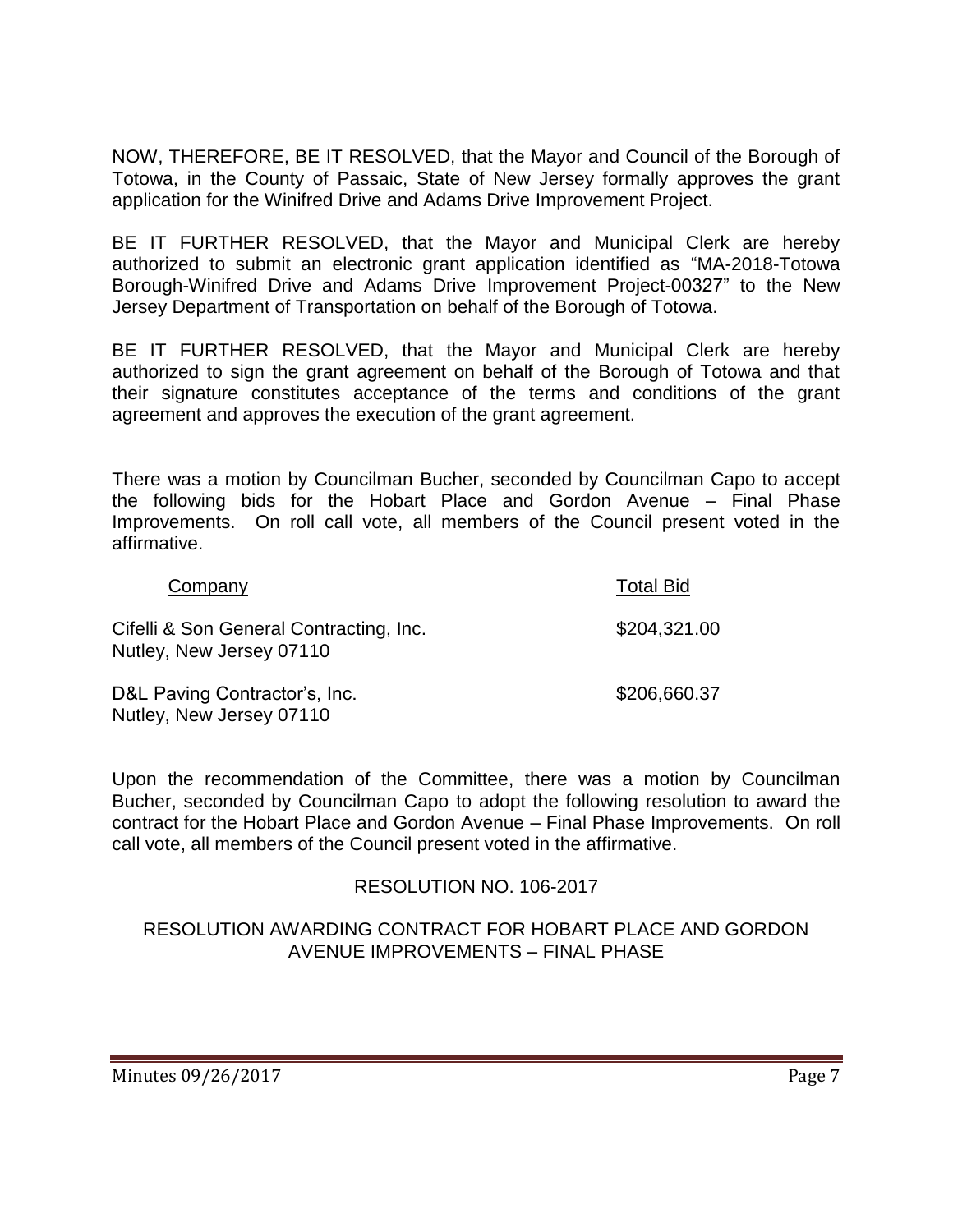WHEREAS, the Borough of Totowa has received a Municipal Aid Grant from the New Jersey Department of Transportation ("NJDOT") for various improvements for Hobart Place and Gordon Avenue including the installation of ADA compliant curb ramps, the milling and resurfacing of the roadway and associated site improvements; and

WHEREAS, the Mayor and Council of the Borough of Totowa authorized the Borough of Totowa Municipal Engineer, Richard A. Alaimo Engineering Associates to provide design services, prepare bid documents, assist in the bidding process and supervise construction of the Hobart Place and Gordon Avenue Improvement Project – Final Phase; and

WHEREAS, the Mayor and Council of the Borough of Totowa did advertise for receipt of sealed bids in accordance with the specifications entitled "Borough of Totowa, NJDOT Municipal Aid Program, Hobart Place and Gordon Avenue Improvements, Contract No. 2017-2"; and

WHEREAS, the Borough of Totowa did receive sealed bids at its Municipal Building on September 21, 2017; and

WHEREAS, the apparent low bid was submitted by Cifelli & Son General Contracting, Inc., 81 Franklin Avenue, Nutley, New Jersey 07110 in the amount of \$204,321.00, a copy of which is on file in the office of the Borough of Totowa Municipal Clerk; and

WHEREAS, the Mayor and Council of the Borough of Totowa have determined that the bid submitted by Cifelli & Son General Contracting, Inc. be accepted as the lowest responsible bid.

NOW, THEREFORE, BE IT RESOLVED, that the Mayor and Council of the Borough of Totowa do hereby accept the bid of Cifelli & Son General Contracting, Inc. for the Hobart Place and Gordon Avenue Improvements as the lowest responsible bid for the total sum of \$204,321.00.

BE IT FURTHER RESOLVED, that the Municipal Council of the Borough of Totowa does hereby authorize the Mayor and Municipal Clerk to execute any and all necessary instruments relating thereto.

BE IT FURTHER RESOLVED, that the award of this contract is subject to the approval of the New Jersey Department of Transportation.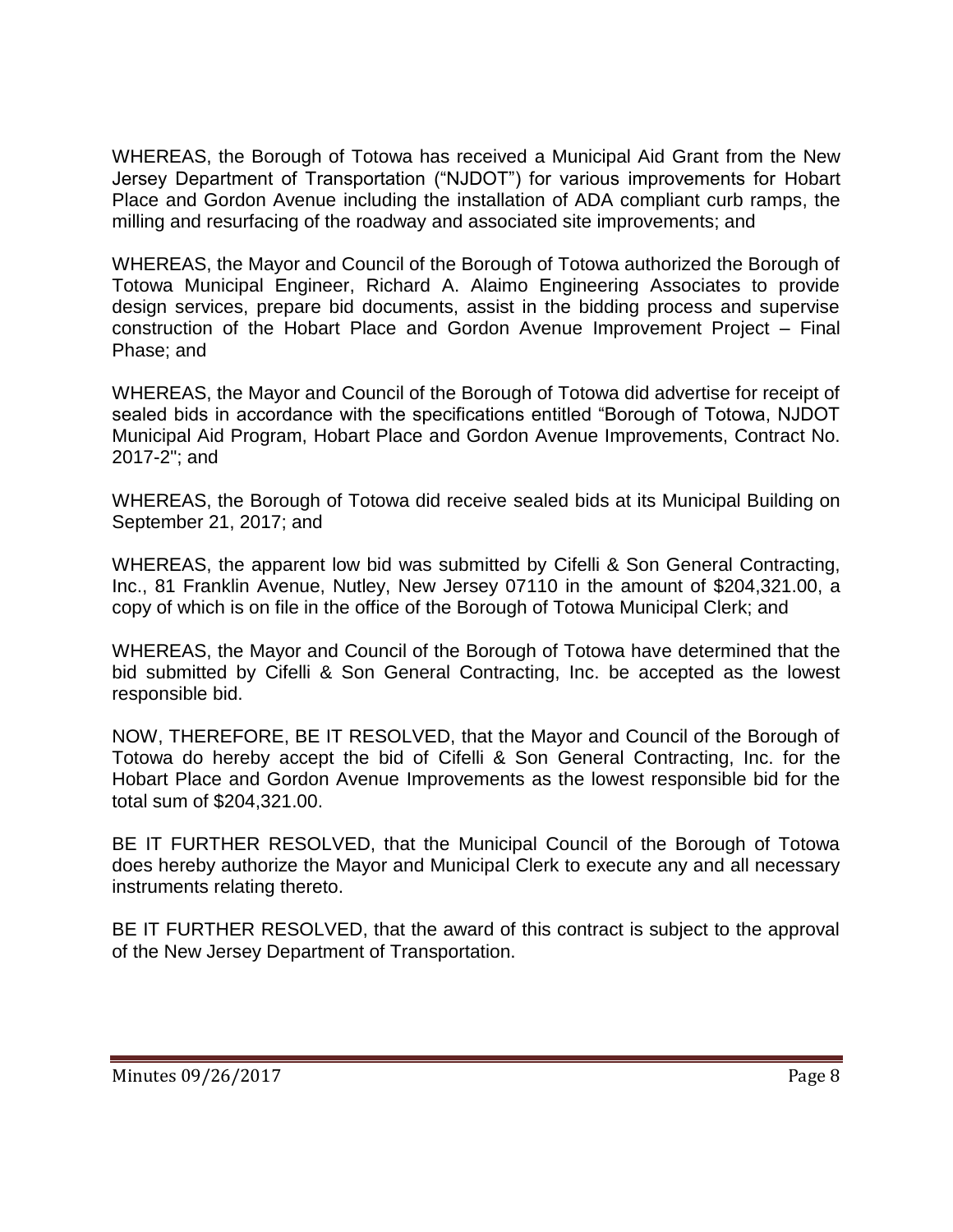Upon the recommendation of DPW Superintendent Jim Niland, there was a motion by Councilman Bucher, seconded by Councilman Capo to approve a grade increase for DPW Laborer Steve Filan from Grade 1 to Grade 1-C. On roll call vote, all members of the Council present voted in the affirmative.

## COMMITTEE ON ENGINEERING & PUBLIC PROPERTY:

There was a motion by Councilwoman Fontanella, seconded by Councilwoman Andriani to approve Change Order No. 2 for a net increase of \$4,000.00 and Payment Estimate No. 4 (Final) in the amount of \$6,131.62 to Aqua Infrastructure Rehabilitation Company, LLC for the Sanitary Sewer Main Rehabilitation – Phase IV. On roll call vote, all members of the Council present voted in the affirmative.

A letter was received from the Totowa Deborah Chapter requesting permission to use the Municipal Parking Lot on Sunday, October 22, 2017 for a fundraiser to Atlantic City. There was a motion by Councilwoman Fontanella, seconded by Councilwoman Andriani to grant permission. On roll call vote, all members of the Council present voted in the affirmative.

A letter was received from Murph's Tavern requesting permission to have Rosengren Avenue closed from Totowa Road to Union Boulevard on Friday, October 6, 2017 from 2:00 p.m.—4:00 p.m. for a charitable event. There was a motion by Councilwoman Fontanella, seconded by Councilwoman Andriani to approve the request. On roll call vote, all members of the Council present voted in the affirmative.

## STREET CLOSING AUTHORIZED BY THE MAYOR

Under the authority vested in me as Mayor of the Borough of Totowa, County of Passaic, State of New Jersey, by virtue of N.J.S.A. 40:67-16.9 and the Code of the Borough of Totowa Chapter No. 398-42, I, Mayor John Coiro, do hereby order and direct that Rosengren Avenue between Totowa Road and Union Boulevard be closed to vehicular traffic from 2:00 p.m. to 4:00 p.m. on Friday, October 6, 2017. I further direct that proper signs and barriers be erected at the intersections of Rosengren Avenue and Totowa Road and Rosengren Avenue and Union Boulevard and that the Totowa Police Department control and regulate, as well as enforce, this regulation.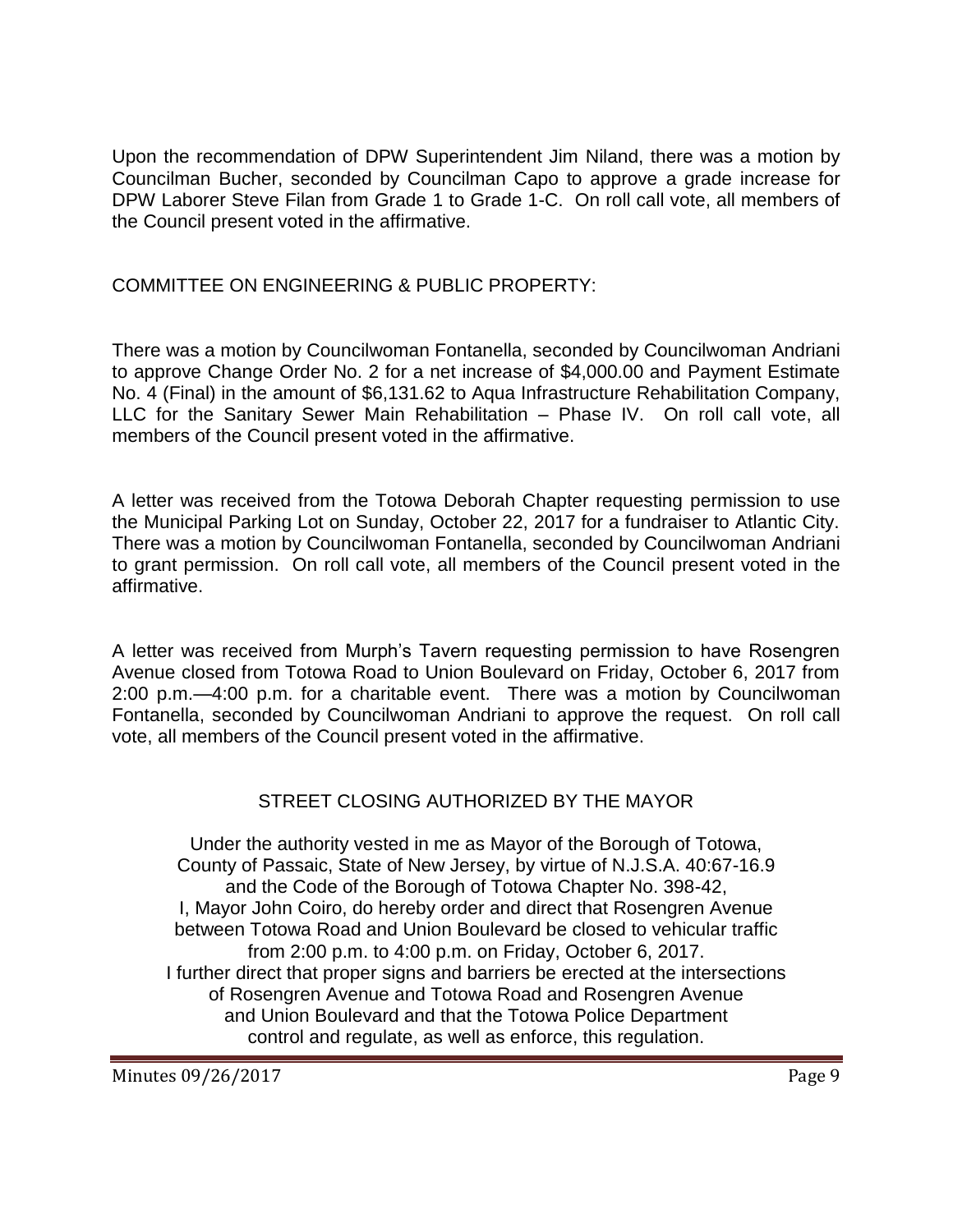# COMMITTEE ON LIAISON & INSPECTION:

There was a motion by Councilwoman Andriani, seconded by Councilman Bucher to adopt the following Resolution Authorizing The Purchase And Delivery Of One SUV For The Borough Of Totowa Building Department. On roll call vote, all members of the Council present voted in the affirmative.

## RESOLUTION NO. 107-2017

#### RESOLUTION AUTHORIZING THE PURCHASE AND DELIVERY OF ONE SUV FOR THE BOROUGH OF TOTOWA BUILDING DEPARTMENT

WHEREAS, the Borough of Totowa Zoning Officer has requested that one new utility vehicle be purchased for the Building Department and added to the Borough of Totowa fleet; and

WHEREAS, the Mayor and Council of the Borough of Totowa have determined that there is a need for this new vehicle to be used by the Building Department's employees; and

WHEREAS, the Mayor and Council of the Borough of Totowa desire to authorize the purchase of the vehicle; and

WHEREAS, Morris County Cooperative Pricing Council Contract No. 15-C has been awarded to Beyer Ford, 170 Ridgedale Avenue, Morristown, New Jersey 07960 for the purchase of one 2017 Ford Explorer utility vehicle and all related equipment; and

WHEREAS, pursuant to the applicable New Jersey State laws, the purchase of this utility vehicle may be authorized without public bidding.

NOW, THEREFORE, BE IT RESOLVED, that the Mayor and Council of the Borough of Totowa do hereby authorize the purchase of one 2017 Ford Explorer utility vehicle and all related equipment from Beyer Ford in the amount of \$26,490.00.

BE IT FURTHER RESOLVED, that the Mayor and Municipal Council of the Borough of Totowa do hereby authorize the Municipal Clerk and Building Department Zoning Officer to execute any and all instruments relating thereto.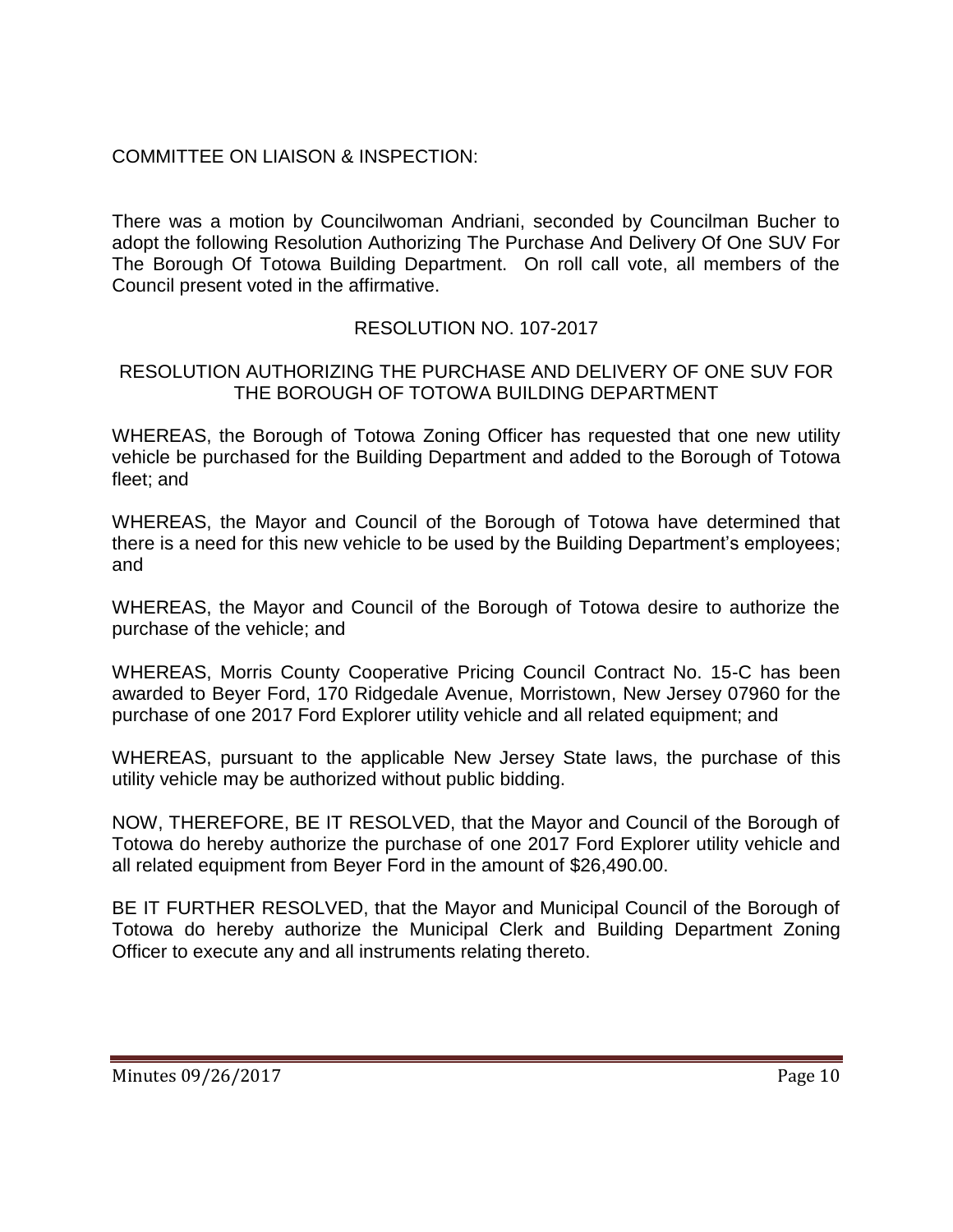# COMMITTEE ON LEGISLATION & ORDINANCES:

There was a motion by Councilman Capo, seconded by Councilman Picarelli to adopt the following Resolution In Support Of The (FOP) Fibrodysplasia Ossificans Progressiva Awareness Initiative. On roll call vote, all members of the Council present voted in the affirmative.

## RESOLUTION NO. 108-2017

#### RESOLUTION IN SUPPORT OF THE (FOP) FIBRODYSPLASIA OSSIFICANS PROGRESSIVA AWARENESS INITIATIVE

WHEREAS, Fibrodysplasia Ossificans Progressiva (FOP) is a rare genetic condition in which the body makes additional bone in locations where bone should not form, such as within muscles, tendons, ligaments, and other connective tissues, which in time produces a "second skeleton" that immobilizes the joints of the body; and

WHEREAS, one in every seven Americans suffer from musculoskeletal impairment causing physical disability and severe long-term pain; and

WHEREAS, the symptoms of FOP usually begin in the first or second decade of life, with the majority of patients diagnosed by the age of 10 depriving children of normal development; and

WHEREAS, FOP is considered an orphan disease whereby it affects so few people and there are less than 12 diagnosed cases in New Jersey and approximately 250 in the nation; and

WHEREAS, musculoskeletal research is close to achieving major breakthroughs that likely will change and simplify the way bone and joint disorders are treated and prevented throughout the world; and

WHEREAS, there is a need for greater awareness of this disorder, its symptoms and the obstacles faced by persons and families affected by this disorder.

NOW, THEREFORE, BE IT RESOLVED, that the Borough of Totowa Mayor and Council, in the County of Passaic, State of New Jersey, hereby applaud and recognize Gary W. Whyte as an outstanding individual for his tenacious drive to support and help so many within the community for the awareness of Fibrodysplasia Ossificans Progressiva (FOP) and urge the medical community to continue researching for treatment and a cure for this rare genetic disorder.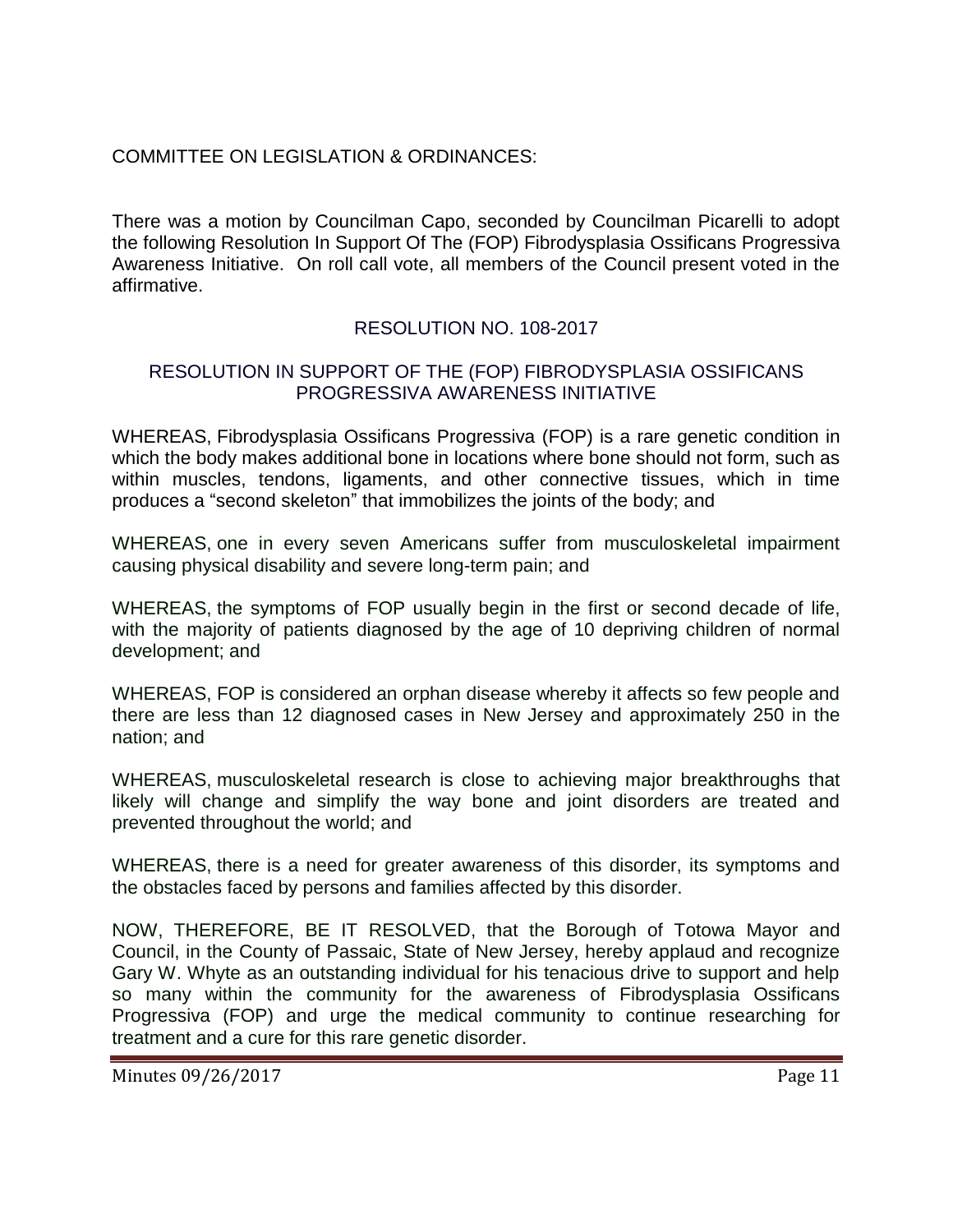There was a motion by Councilman Capo, seconded by Councilman Picarelli to adopt the following Resolution Expressing Opposition To Legislative Proposals Regarding The Open Public Meetings Act And Open Public Records Act. On roll call vote, all members of the Council present voted in the affirmative.

# RESOLUTION NO. 109-2017

#### RESOLUTION EXPRESSING OPPOSITION TO LEGISLATIVE PROPOSALS REGARDING THE OPEN PUBLIC MEETINGS ACT AND OPEN PUBLIC RECORDS ACT

WHEREAS, the New Jersey Senate Budget and Appropriations Committee took action on Senate Bill Nos. 1045 and 1046, which amend the Open Public Meetings Act and Open Public Records Act, respectively, on June 29, 2017; and

WHEREAS, the Committee released the bills to the full Senate without recommendation because the bills are unnecessary, unpopular with the public, and would result in significant financial and administrative burdens on municipalities; and

WHEREAS, the bills fail to adequately protect taxpayers, municipalities and, especially, municipal clerks from abusive, harassing, and purposefully confrontational individuals who submit voluminous requests for no legitimate reason; and

WHEREAS, the legislation would expand the Open Public Meeting Act to create impractical and burdensome requirements with respect to subcommittees and working groups established by the entire governing body, which would effectively limit the ability of small groups of local officials discussing issues of public concern for the purposes of informing the governing body; and

WHEREAS, under the bills, the responsibilities of municipal clerks, who the Legislature has already loaded with responsibilities beyond the scope of their office, would be stretched even further than current law requires without a single dollar of additional resources provided to, or authorized to be collected by, municipalities; and

WHEREAS, the bills would impose a financial burden on municipalities that would not be offset by a revenue source other than the property tax, making the bills unfunded mandates prohibited by the New Jersey Constitution; and

WHEREAS, some municipalities are more equipped than others to meet the burdens that would be imposed by Senate Bill Nos. 1045 and 1046, however, without assistance of any kind from the States or the courts, every municipality would be on its own to meet the myriad new requirements of the law.